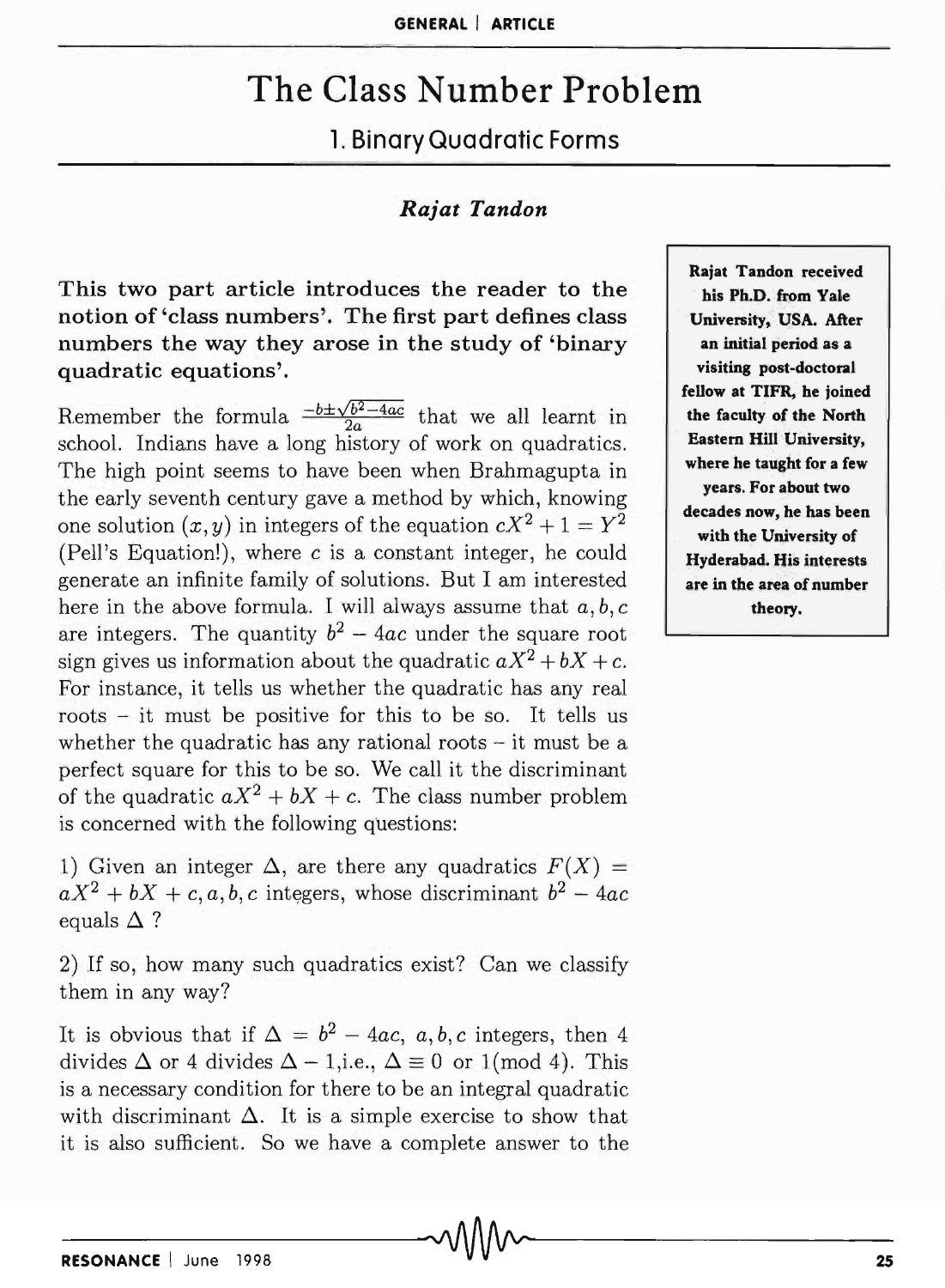first question. The second question is considerably more complex.

Before proceeding further let me give a quick recap of the notion of an *equivalence relation*. A relation  $\sim$  on a set S is called an equivalence relation if it is reflexive  $(x \sim x)$ , symmetric  $(x \sim y \Rightarrow y \sim x)$  and transitive  $(x \sim y \text{ and } y)$  $y \sim z \Rightarrow x \sim z$ ). Let [x] denote the subset of S consisting of elements equivalent to  $x$ . It is called an equivalence class: note that any two equivalence classes are either identical or disjoint. Then  $S$  is the disjoint union of the distinct equivalence classes. We denote the set of equivalence classes by  $S/\sim$ .

Suppose we replace X by  $X + 1$  in the quadratic  $aX^2 + bX + c$ . We have  $a(X+1)^2+b(X+1)+c = aX^2+(b+2a)X+(a+b+c)$ . The discriminant of this is  $(b+2a)^2-4a(a+b+c) = b^2-4ac$ . So the discriminant does not change if we replace  $F(X) =$  $aX^2 + bX + c$  by  $F(X + 1)$  and hence by  $F(X + 2)$ ,  $F(X + 1)$ 3), ... Similarly for  $F(X - 1)$ ,  $F(X - 2)$  etc. Notice also that  $\Delta = b^2 - 4ac$  is symmetric in *a* and *c*, i.e., if we replace  $aX^2 + bX + c$  by  $cX^2 + bX + a$  then the discriminant does not change. This indicates that it might be better to replace  $F(X) = aX^2 + bX + c$  by the corresponding homogeneous polynomial in 2 variables  $F(X, Y) = aX^2 + bXY + cY^2$ . Then instead of the transformation  $X \to X + 1$  we take the transformation  $X \to X + Y \ Y \to Y$ 

Let  $T = \begin{pmatrix} 1 & 1 \\ 0 & 1 \end{pmatrix}$  and  $W = \begin{pmatrix} 0 & 1 \\ -1 & 0 \end{pmatrix}$ . *T* and *W* are members of  $SL(2, \mathbb{Z})$ , the group of  $2 \times 2$  matrices with integer coefficients and determinant 1. If  $A = \begin{pmatrix} \alpha & \beta \\ \gamma & \delta \end{pmatrix}$ *8L(2,* Z) and *F* is a homogeneous quadratic polynomial in two variables, we denote by  $A$   $F$  the polynomial obtained by replacing X by  $\alpha X + \beta Y$  and Y by  $\gamma X + \delta Y$  Observe that if  $A, B \in SL(2, \mathbb{Z})$  then  $A \cdot (B \cdot F) = AB \cdot F$ . It is easy to check that if F has discriminant  $\Delta$ , then so does A F for any  $A \in SL(2, \mathbb{Z})$ . Denote by  $S(\Delta)$  the set of all integral homogeneous quadratic polynomials in two variables of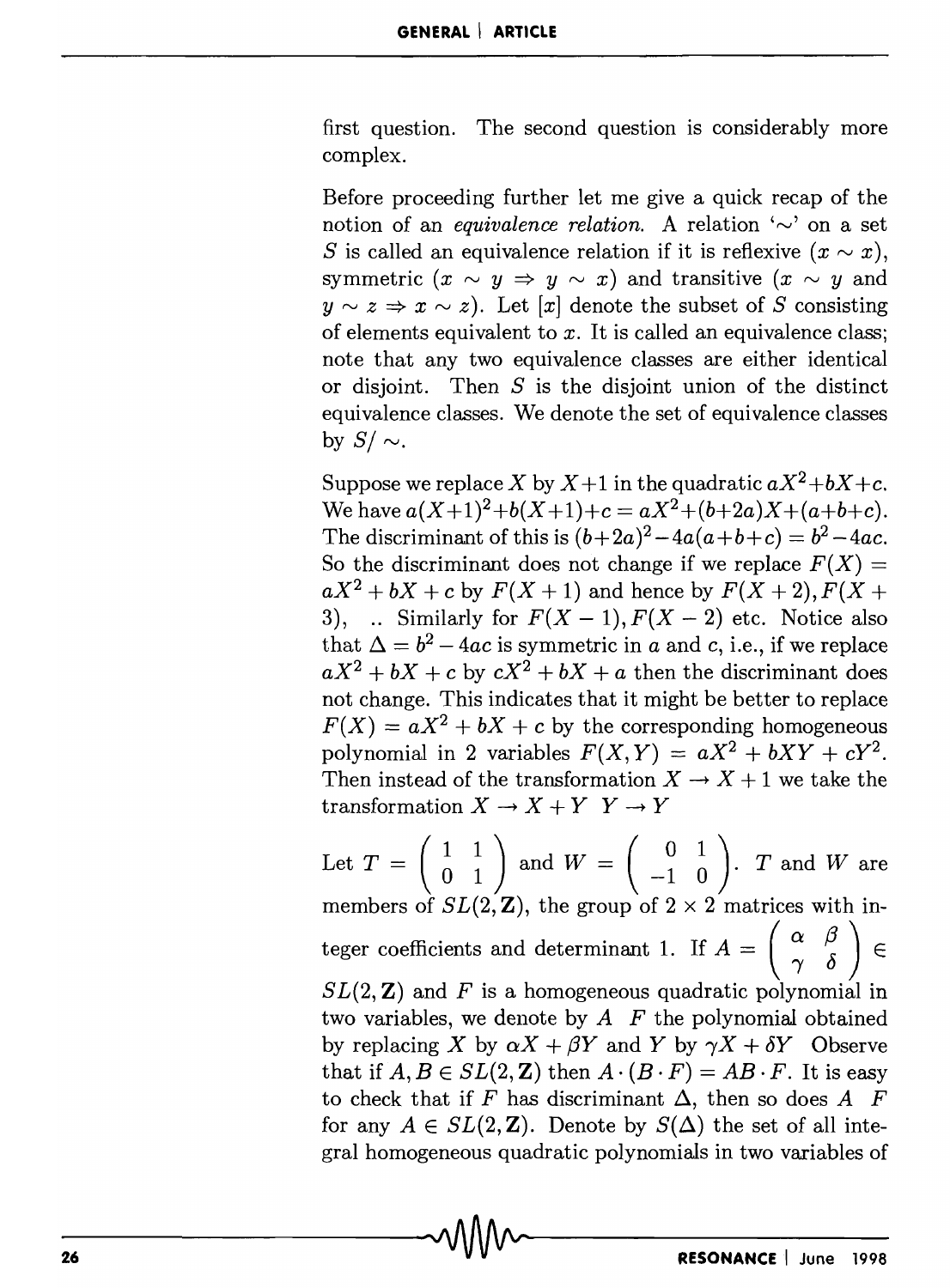discriminant  $\Delta$ .

We define an equivalence relation on  $S(\Delta)$  by  $F \sim G$  if either  $F = G$  or there exists a chain  $F_1, F_2, \ldots, F_n$  in  $S(\Delta)$ such that  $F = F_1$ ,  $G = F_n$  and each  $F_{i+1}$  is either  $T \cdot F_i$  or  $T^{-1}$  *F<sub>i</sub>* or *W F<sub>i</sub>*; such a chain is called a chain from *F* to *G.* It is easy to see that this gives an equivalence relation on  $S(\Delta)$ . Hence  $S(\Delta)$  can be partitioned into equivalence classes. We remark that it can be shown that  $SL(2, \mathbb{Z})$  is generated by *T* and Wand hence two forms *F* and *G* are equivalent if and only if there exists an  $A \in SL(2, \mathbb{Z})$  such that  $A \mid F = G$ .

Assume from now on that  $\Delta < 0$ . This is not because the case  $\Delta > 0$  is uninteresting but because it is more difficult and less is known in this case. If the discriminant of  $F(X, Y) = aX^2 + bXY + cY^2$  is  $\Delta$  then it is also so for  $-F$ . Note that  $\Delta < 0$  implies that *a* and *c* have the same sign. We define  $S_1(\Delta)$  to be the subset of  $S(\Delta)$  consisting of those forms *F* for which *a* and *c* are positive and  $S_2(\Delta)$ its complement. Then  $F \mapsto -F$  is a bijection from  $S_1(\Delta)$  to  $S_2(\Delta)$ . It is also easy to see that no member of  $S_1(\Delta)$  can be equivalent to any member of  $S_2(\Delta)$ . We restrict ourselves to  $S_1(\Delta)$ .

**Definition:** The form  $F(X, Y) = aX^2 + bXY + cY^2$  of  $S_1(\Delta)$  is said to be *almost reduced* if  $|b| \le a \le c$ .

**Theorem:** Each equivalence class in  $S_1(\Delta)$  has at least one almost reduced form.

**Proof:** Consider an equivalence class with an element  $F(X, Y) = aX^2 + bXY + cY^2$  in it. If  $a > c$  replace *F* by  $W \tF = F_1$  (say). Then  $F_1(X, Y) = a_1 X^2 + b_1 XY + c_1 Y^2$ with  $a_1 = c$  and  $c_1 = a$ , and so  $a_1 \leq c_1$ . Notice  $a > a_1$ . If now  $|b_1| \le a_1$ ,  $F_1$  is reduced. If not, find an integer *n* such that  $|b_1 + 2a_1n| \le a_1$ . Replace  $F_1$  by  $F_2 = T^n \cdot F_1$ . Then

$$
F_2(X,Y) = a_1(X+nY)^2 + b_1(X+nY)Y + c_1Y^2
$$
  
=  $a_1X^2 + (b_1 + 2a_1n)XY + (a_1n^2 + b_1n + c_1)Y^2$   
=  $a_2X^2 + b_2XY + c_2Y^2$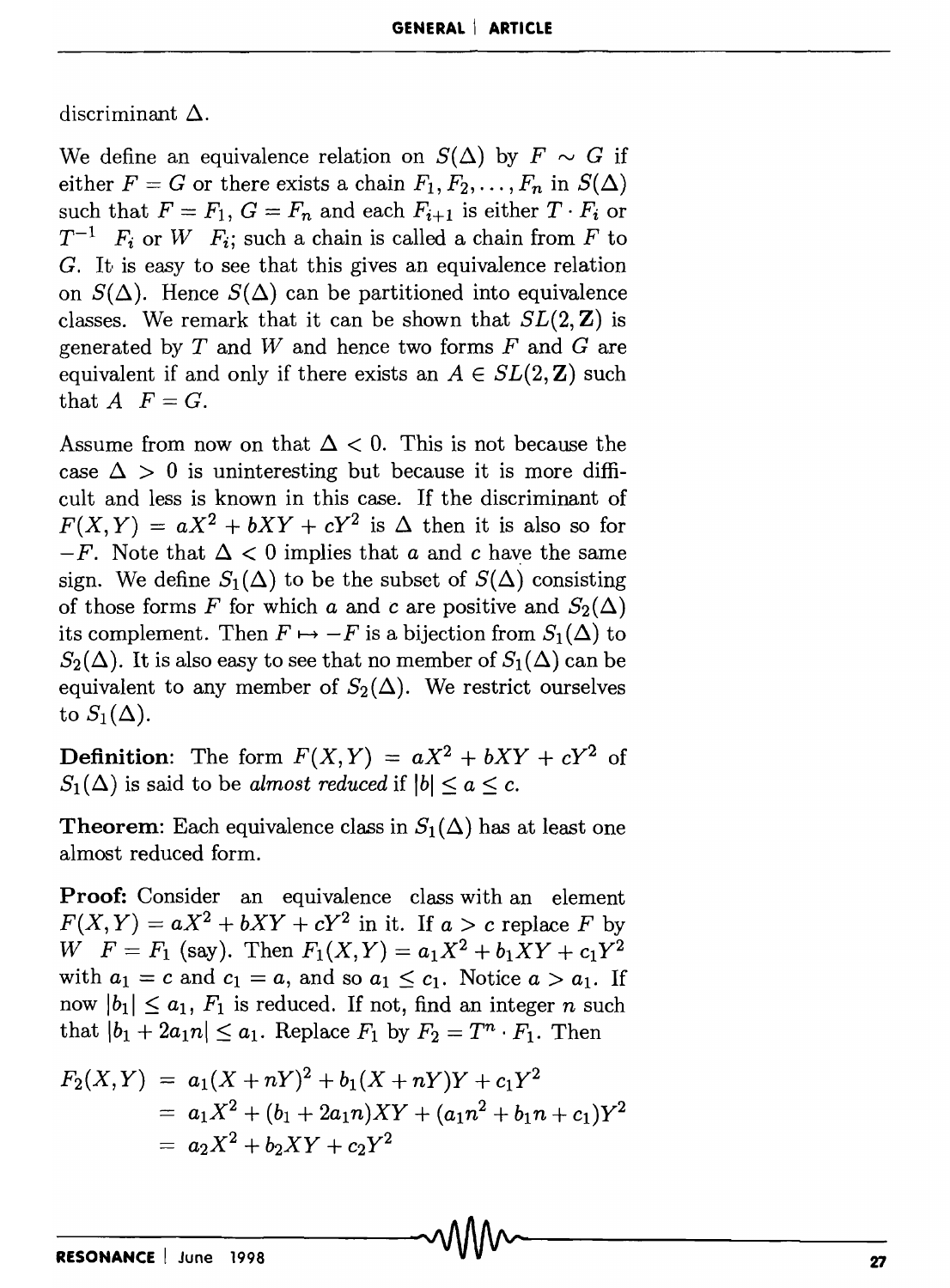(say) with  $|b_2| \le a_2$  and  $a_2 = a_1$ . But now  $a_2$  may not be less than or equal to  $c_2$ . If so, again apply W and continue as before. After a finite number of steps we get an almost reduced form ( finite because  $a \ge a_1 \ge a_2 ... > 0$ ).

**Corollary:** The number of equivalence classes in  $S_1(\Delta)$  is finite.

Proof: It suffices to show that the number of almost reduced forms is finite. If  $aX^2 + bXY + cY^2$  is almost reduced of discriminant  $\Delta$  then

$$
a\leq c\Rightarrow 4a^2\leq 4ac=b^2-\Delta\leq a^2-\Delta.
$$

Hence  $3a^2 < |\Delta|$ . Since *a* is a positive integer there are only finitely many possible values of *a* and hence of b. Once *a*  and *b* are given, c is uniquely determined.

A natural question to ask is: is there precisely one almost reduced form in each equivalence class? The answer is almost but not quite.

We know that  $X^2 + \frac{b}{a}X + \frac{c}{a}$  has two non-real roots (because  $\Delta$  < 0), say  $\tau$  and  $\ddot{\bar{\tau}}$ . One of these (say  $\tau$ ) will lie in the upper half plane  $\{x+iy : x, y \in \mathbf{R}, y > 0\}$ . Hence  $F(X, Y) =$  $aX^2 + bXY + cY^2 = a(X+\tau Y)(X+\bar{\tau}Y)$  with  $b = a(\tau + \bar{\tau})$  and  $c = a\tau\bar{\tau}$ . Hence to say that F is almost reduced is equivalent to saying that  $|\tau + \bar{\tau}| \leq 1$  and  $\tau \bar{\tau} \geq 1$ , i.e.,  $\tau \in \mathbf{R}$  where **R** is the region shown in *Figure* 1 (including the boundary).

Notice that if  $\tau$  is on the left vertical boundary of **R** then  $\tau + 1$  is on the right vertical boundary which is also in **R**. Similarly, if  $\tau$  is on the curve at Y then  $\frac{-1}{\tau}$  is at Y'. In view of this we make the following definition:

**Definition:** We say that  $F(X, Y) = aX^2 + bXY + cY^2$  is *reduced* if the corresponding  $\tau \in \mathbf{R}$  but  $\tau \notin$  the left boundary of  $\bf R$ , i.e., the left vertical boundary and curve Y This is equivalent to saying that  $|b| \le a \le c$ , and in case  $a = |b|$ then  $b > 0$ , and in case  $a = c$  then  $b \ge 0$ . We now have the expected theorem.

Theorem: In each equivalence class of  $S_1(\Delta)$  there is pre-



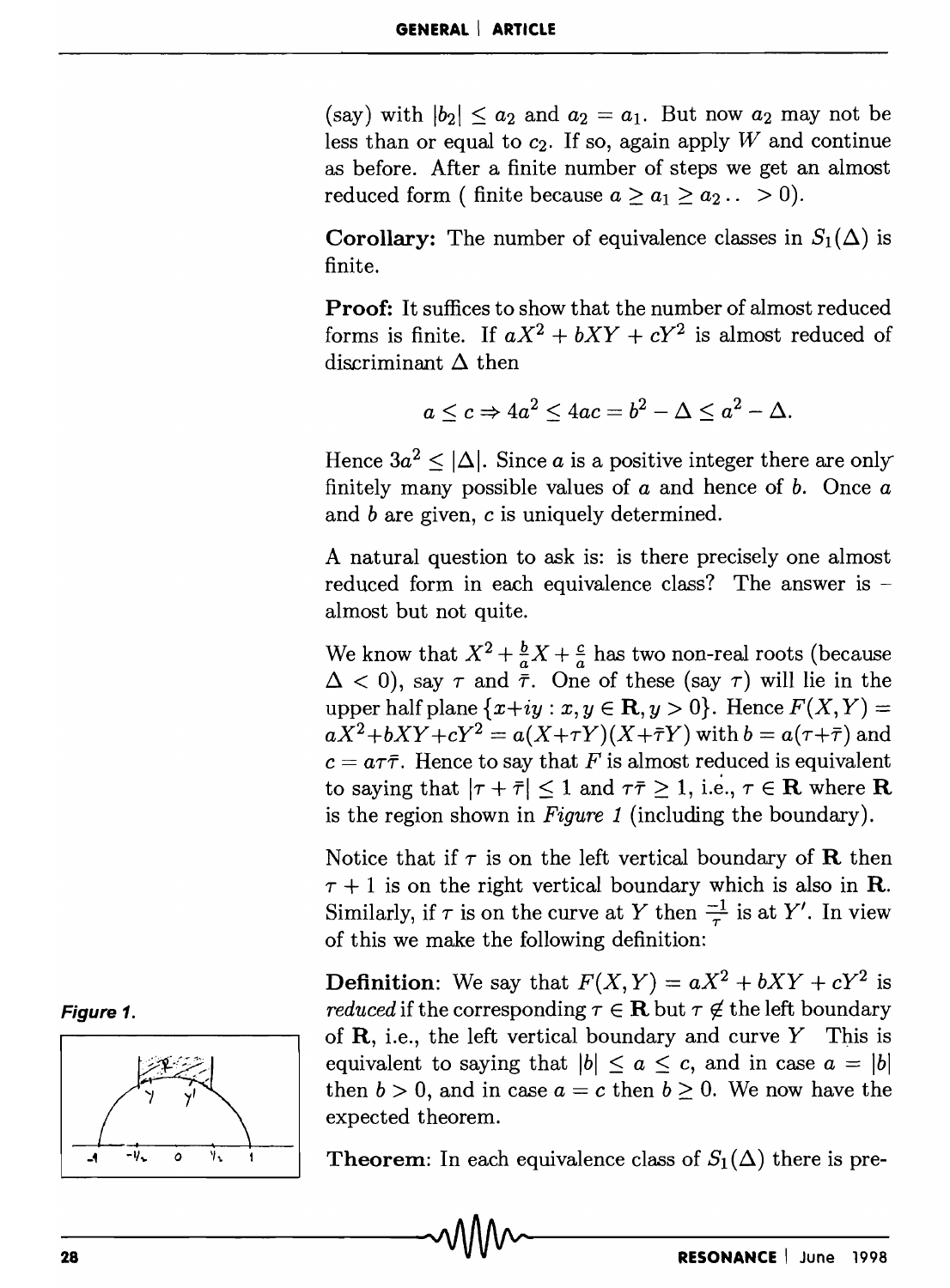| GENERAL   ARTICLE |  |
|-------------------|--|
|-------------------|--|

| $\Delta$ | possible $a$ | possible $b, c$                              | reduced forms       | $h(\Delta)$  |
|----------|--------------|----------------------------------------------|---------------------|--------------|
| $-3$     | $a=1$        | $b = 1, c = 1$                               | $X^2+XY+Y^2$        | $\mathbf{1}$ |
| $-4$     | $a=1$        | $b = 0, c = 1$                               | $X^2+Y^2$           | $\mathbf{1}$ |
| $-7$     | $a=1$        | $b = 1, c = 2$                               | $X^2 + XY + 2Y^2$   | 1            |
| $-8$     | $a=1$        | $b = 0, c = 2$                               | $X^2 + 2Y^2$        | 1            |
| $-11$    | $a=1$        | $b = 1, c = 3$                               | $X^2 + XY + 3Y^2$   |              |
|          |              | $-12$ $a = 1$ or 2 $b = 0, c = 3$ if $a = 1$ | $X^2 + 3Y^2$        | 2            |
|          |              | $b = 2, c = 2$ if $a = 2$                    | $2(X^2 + XY + Y^2)$ |              |
|          |              | $-15$ $a = 1$ or 2 $b = 1, c = 4$ if $a = 1$ | $X^2 + XY + 4Y^2$   | 2            |
|          |              | $b = 1, c = 2$ if $a = 2$                    | $2X^2 + XY + 2Y^2$  |              |
|          |              | $-16$ $a = 1$ or 2 $b = 0, c = 4$ if $a = 1$ | $X^2 + 4Y^2$        | 2            |
|          |              | $b = 0, c = 2$ if $a = 2$                    | $2(X^2+Y^2)$        |              |
|          |              | $-19$ $a = 1$ or 2 $b = 1, c = 5$ if $a = 1$ | $X^2 + XY + 5Y^2$   | 1            |
|          |              | $-20$ $a = 1$ or 2 $b = 0, c = 5$ if $a = 1$ | $X^2 + 5Y^2$        | 2            |
|          |              | $b = 2, c = 3$ if $a = 2$                    | $2X^2 + 2XY + 3Y^2$ |              |
|          |              | $-23$ $a = 1$ or 2 $b = 1, c = 6$ if $a = 1$ | $X^2 + XY + 6Y^2$   | 3            |
|          |              | $b = 1, c = 3$ if $a = 2$                    | $2X^2 + XY + 3Y^2$  |              |
|          |              | $b = -1, c = 3$ if $a = 2$                   | $2X^2 - XY + 3Y^2$  |              |

cisely one reduced form.

In the chart given is a list of reduced forms for low values of  $|\Delta|$ ;  $h(\Delta)$  is the number of reduced forms.

We notice that some forms in the list are constant multiples of forms which came earlier in the list.

**Definition** A form  $aX^2 + bXY + cY^2$  is said to be *primitive* if  $(a, b, c) = 1$ .

We let  $h(\Delta)$  be the number of primitive reduced forms of discriminant  $\Delta$  in  $S_1(\Delta)$ .  $h(\Delta)$  is known as the *class number* of the forms with discriminant  $\Delta$ . Notice that  $h(\Delta)$  is 1 for  $\Delta = -3, -4, -7, -8, -11, -12, -16, -19$  in the list.

**Definition:** An integer  $\Delta \equiv 0$  or 1(mod 4) is said to be a *fundamental discriminant* if it is not of the form  $\Delta_0 n^2$  where  $\Delta_0$  is a discriminant and *n* an integer.

For instance  $-12$  and  $-16$  are not fundamental discriminants. Notice that if  $\Delta$  is fundamental, then a form of discriminant  $\Delta$  is always primitive. Notice also that if  $\Delta$  is